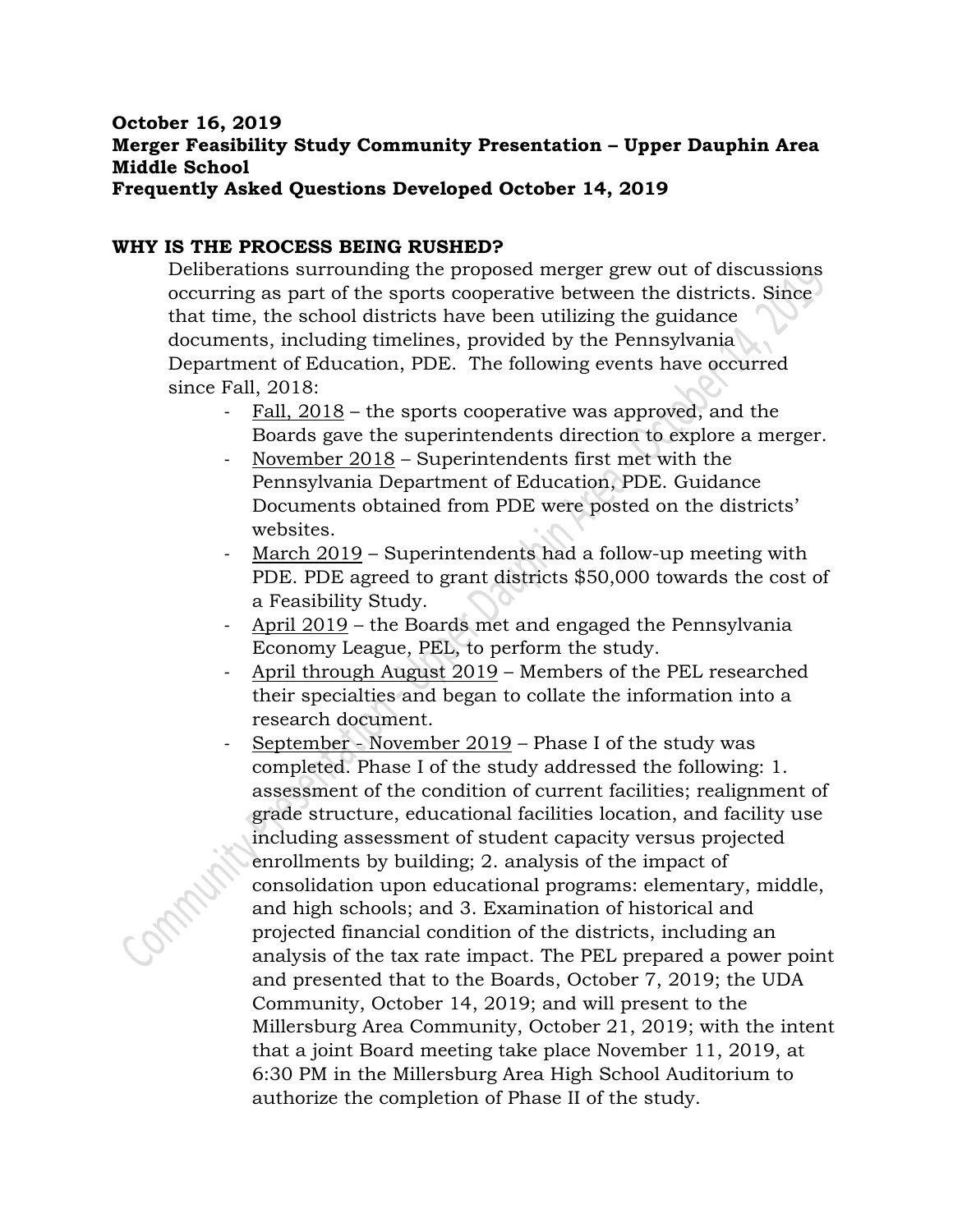December 2019 – March 2020 – If authorized November 11, 2019, Phase II of the study will commence. The anticipated completion of the final report is March or April of 2020. At a joint Board meeting thereafter, the Boards may vote to accept the findings and merge, or the Boards may elect to pursue other options.

#### **WHEN WILL THE PHASE I REPORT BE RELEASED?**

There is no Phase I report – rather there is a body of research from which the Phase I power point was made. The Feasibility Study will not be complete, and a full report issued, until Phase II is complete. Therefore, to address the desire for information, the Superintendents have asked the PEL to provide the background research for the Phase I power point.

# **HOW LONG WILL STUDENTS BE ON THE BUS?**

Busing will be addressed in Phase II. To get an accurate estimate, district personnel will need to input all students' addresses into a transportation software program, establish bus stops, and analyze the routes for efficiencies. Please note that the districts must choose the most direct and cost-effective routes to insure state reimbursement.

# **WILL COMMUNITY FOCUS GROUPS BE FORMED?**

Focus Groups will be established as part of Phase II of the Study.

# **WHAT ARE THE CURRICULAR GOALS OF THE MERGER?**

From PEL, September 2019, power point presentation:

- *Expected Outcomes for Student Development* 
	- *Elementary Skills-focused; learn to read; read to learn*
		- Commonalities from which to build:
			- o *Focus on improving math instruction*
			- o *Add time for core content areas*
			- o *Support math and literacy*
			- *Middle School*

*Educating the "whole student" - mental, physical, emotional, social*

- Commonalities from which to build:
	- o *Core content offerings and sequence*
	- o *Work with the "whole" student*
	- o *Many related arts offerings*
- *High School*

*Career and college readiness*